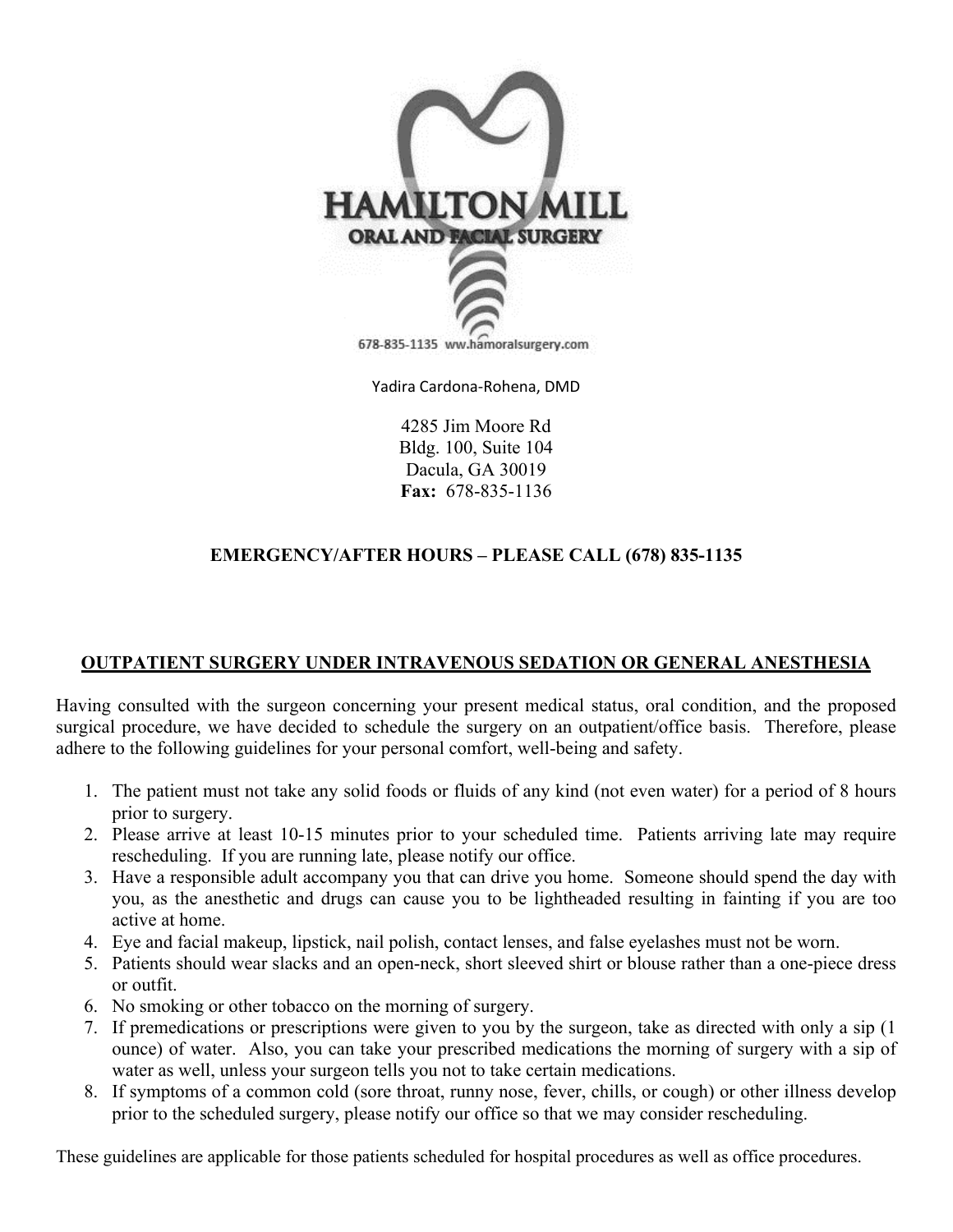# **IMPACTED TEETH**

Impacted teeth are teeth which remain embedded in the jaws past their normal eruption time or which have been blocked from their normal eruption path because of crowding of adjacent teeth or lack of enough jaw size to accommodate their eruption. The most common type of impacted tooth is the THIRD MOLAR (wisdom tooth), but any tooth may become impacted.

Impacted teeth can cause a number of problems if left in place. These problems or their treatment may require extensive surgery, hospitalization, loss of additional teeth, or other tissues, and lost time form work if allowed to occur. Some of the complications from impacted teeth include:

- 1. Infection with swelling of the gums, mouth, and face, stiffness of the jaws, and pain which may cause serious illness.
- 2. Damage to adjacent tooth roots.
- 3. Formation of large cysts which may destroy areas of the jawbones.
- 4. Referred pain to the jaws, earaches, and headaches.
- 5. If partially erupted, the surrounding gums may become food traps causing periodontal (gum) disease and dental caries in an adjacent tooth.
- 6. The eruptive forces of teeth blocked out of their eruption pathology report may cause crowding of other teeth or relapse of some orthodontic treatments for crowded teeth.

Treatment of impacted teeth includes early diagnosis and surgical removal before any of the potential complications occur. Wisdom teeth normally erupt by age 20. If they have not, they are probably impacted, although some people never develop one or more wisdom teeth. This should be determined by examination and full mouth x-rays. Aside from prevention of the above listed complications, wisdom teeth may also need to be removed prior to orthodontic treatment or orthognathic surgery (correction of jaw deformities).

Removal of impacted teeth is a surgical procedure technically more difficult than a tonsillectomy or appendectomy. Most impacted teeth can be removed in the office. However, if extensive surgery is required or the patient has significant medical problems, the operation may be done in the hospital. The type of anesthesia to be used will be discussed by your surgeon at your preoperative consultation. An incision is made in the gum tissue, overlying bone is removed, and the tooth adequately exposed. It may be removed in one piece or cut into sections depending on its position and the size and shape of the roots. Following cleansing of the surgical site, the gums are sutured in place, and gauze pressure packs are placed over the surgical area(s) to stop any oozing of blood.

There is more discomfort after impacted tooth removal than routine dental extractions. Most patients experience at least 2-3 days of significant pain, swelling of the jaws, and difficulty opening the mouth after wisdom teeth removal. There may also be bruising or discoloration of the skin over the jaws in the neck. Swelling, pain, jaw stiffness, and bruising are due partly to the difficulty or extent of the surgery and partly to each individual patient's response to a surgical procedure. Patients are advised usually not to return to work or engage in vigorous physical activity during this time. In general, the younger the patient, the less discomfort and the shorter the healing period. Patients are appointed to return for a postoperative check-up in 7-10 days. If non-absorbable sutures were placed, they are removed at that time. Further check-ups are scheduled, if indicated.

Several potential complications and risks are known to be associated with impacted teeth surgery despite the highest degree of surgical skill. These should be understood and accepted by the patient prior to consenting to the operation. The surgeon discusses these at the preoperative consultation, if applicable:

- 1. Damage to fillings or restorations in the adjacent teeth if they lie next to the impacted teeth. The patient has to assume responsibility for placement or repair of these fillings.
- 2. Damage to nerve fibers to the lower lip or tongue if deeply impacted teeth lie next to the nerves in the lower jaw. Numbness or pain in the lower lip or tongue is often transient, if it does occur. However, prolonged or permanent numbness or abnormal sensations occasionally result. Microsurgical repair of such injuries is sometimes required and can be done by the surgeons in this office.
- 3. Fracture of the lower jaw if a lower impacted tooth is deeply embedded and the jaw bone is thin or weak, especially in older patients. Fracture may require wiring the teeth together or an operation to fixate the broken bones together.
- 4. Entry into the maxillary sinus in the case of some impacted teeth in the upper jaw could lead to infection of the sinuses. Careful surgical closure of the opening, medications, and special instructions are provided in such instances.
- 5. Development of alveolar osteitis ("dry socket"), a painful condition caused by loss of the blood clot in the extraction socket. Particularly at risk are patients taking birth control pills and those who have had a recent oral infection in the area prior to surgery. Prompt recognition and return to the office by the patient allows your surgeon to provide symptomatic relief by placement of a pain relieving dressing in the affected socket.

Removal of impacted third molars by an oral and maxillofacial surgeon is not inexpensive. Surgical fees are individualized for each patient according to the difficulty of the surgical procedure and are within the recognized usual and customary range for similar procedures performed by other oral and maxillofacial surgeons within the greater Atlanta area. Generally, these services are covered either by your medical or dental insurance. We recommend that all treatment plans be submitted to your insurance carrier for "predetermination" of benefits.